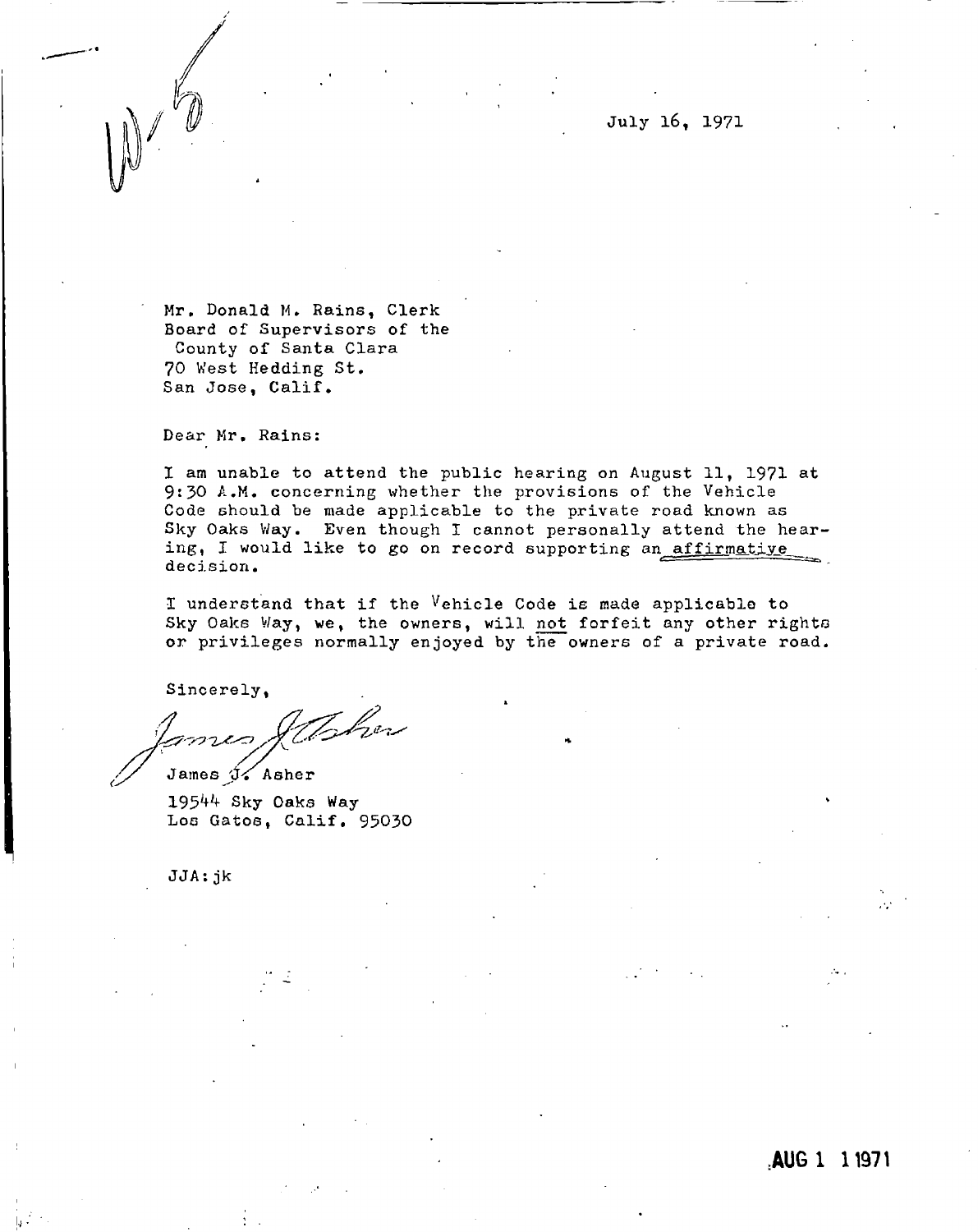FRANK A. SCHNEIDER 19574 GLEN UNA DRIVE LOS GATOS, CALIFORNIA 95030

 $8/4/7/$ 

Board of Supervisors Santa Clara County San Joel, Califórnia

This relates to Item #  $\angle \omega$  - 5 Board of Supervisors Agenda of  $8 - 2$ 

Denttemen,

detroughy recommend that the provisions of the Nehicle Code should be made applicable to the private road known as shy Oaks Way.

Gincerely

Branchdelehnerder

This platement is made in lieu of my presence or August 11, 1971.

AUG 1 1 1971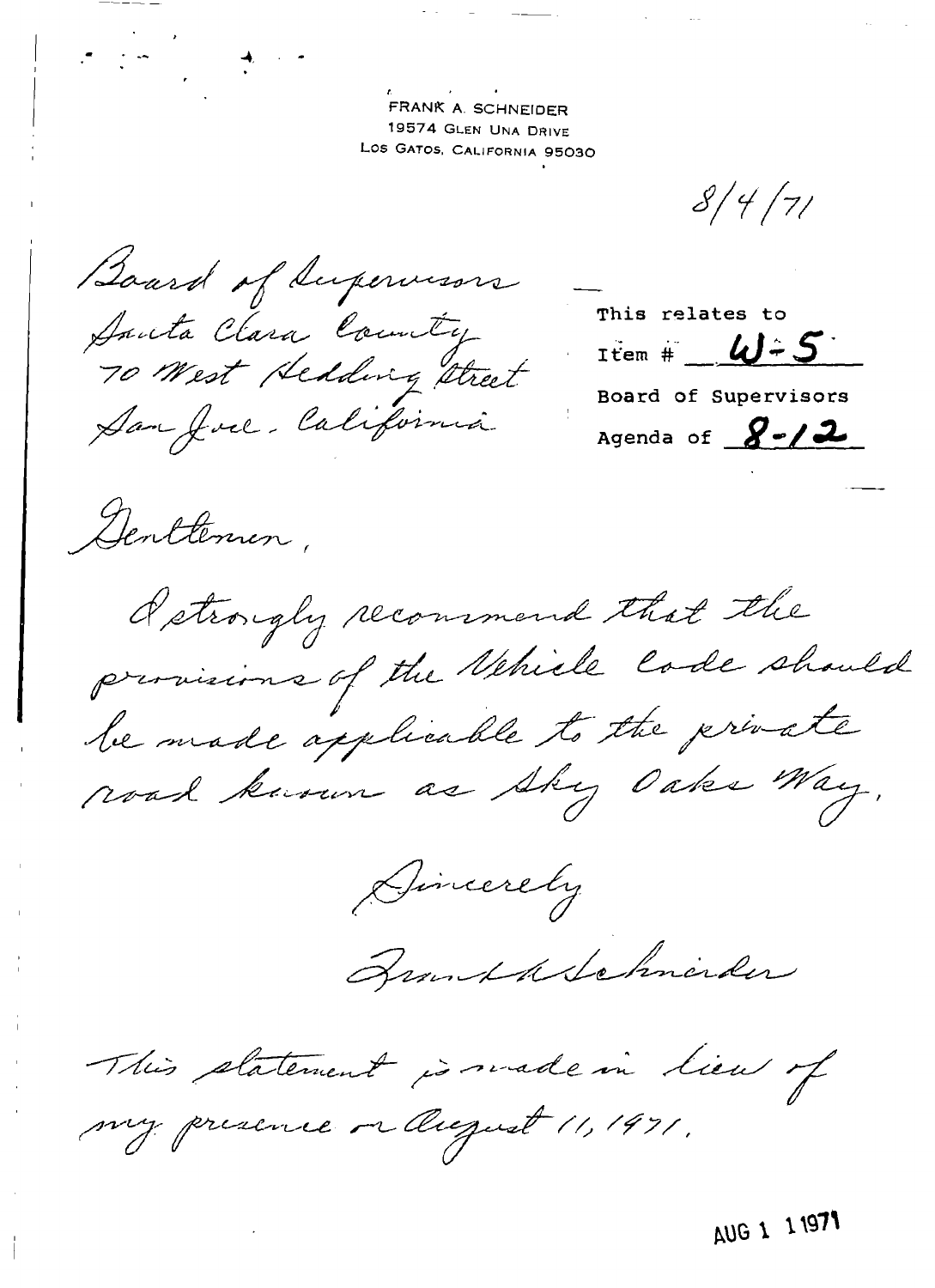### DON S. FULLER 19604 GLEN UNA DRIVE LOS GATOS, GALIFORNIA 95030

August 10, 1971

Mr. Donald M. Rains, Clerk Board of Supervisors of Santa Clara County County Administration Building San Jose, CA

Dear Mr. Rains:

Not being able to attend a meeting of concerned residents on August 11 about changing the status of Skyoaks Way to a level that would permit it to be treated under the Vehicle Code so far as traffic is concerned, I accept your invitation to express my opinion in writing.

Evidently when on September 12, 1960 I recorded my "Declaration of Restrictions"for "Tract No. 2216 Glen Una Meadows" I was not aware that traffic could be regulated on this short street in the same manner as other county roads even though it was not dedicated to the County. Had I known there was such a provision possible I certainly would have made it at the time the Board of Supervisors gave approval for an eighteen foot paved street instead of the generally required thirty-three feet.

It was my hope that Glen Una Meadows would be a quiet, secluded area in the country where children could play without the fear of speeding vehicles and the residents could view the beauties of nature through air that is still not full of brown pollutants nor broken by unsightly power poles and lines and television antennae. We have not escaped the noise pollution, however, for from the time that Skyoaks Way was first surfaced it became a mecca for speed crazy motorists and cyclists of all ages.

At times the noise of mini-motor bikes and larger cycles has been unbearable to those of us who are trying to sleep or relax in our homes on the rim above the meadow. Only last Saturday night between ten and eleven o'clock we were forced to close our doors to the fresh air in order to try and carry on a conversation with house quests above the roar of a motor bike.

Another nuisance we have not been able to cope with is the riders from other areas who charge off of Canon Drive, roar down Skyoaks Way and tear through gardens as they again roar up the street gravel path back to Glen Una Drive or cross the creek to get to the Bainter Drive old road extension.

AUG 1 1,1978

 $w^{5}$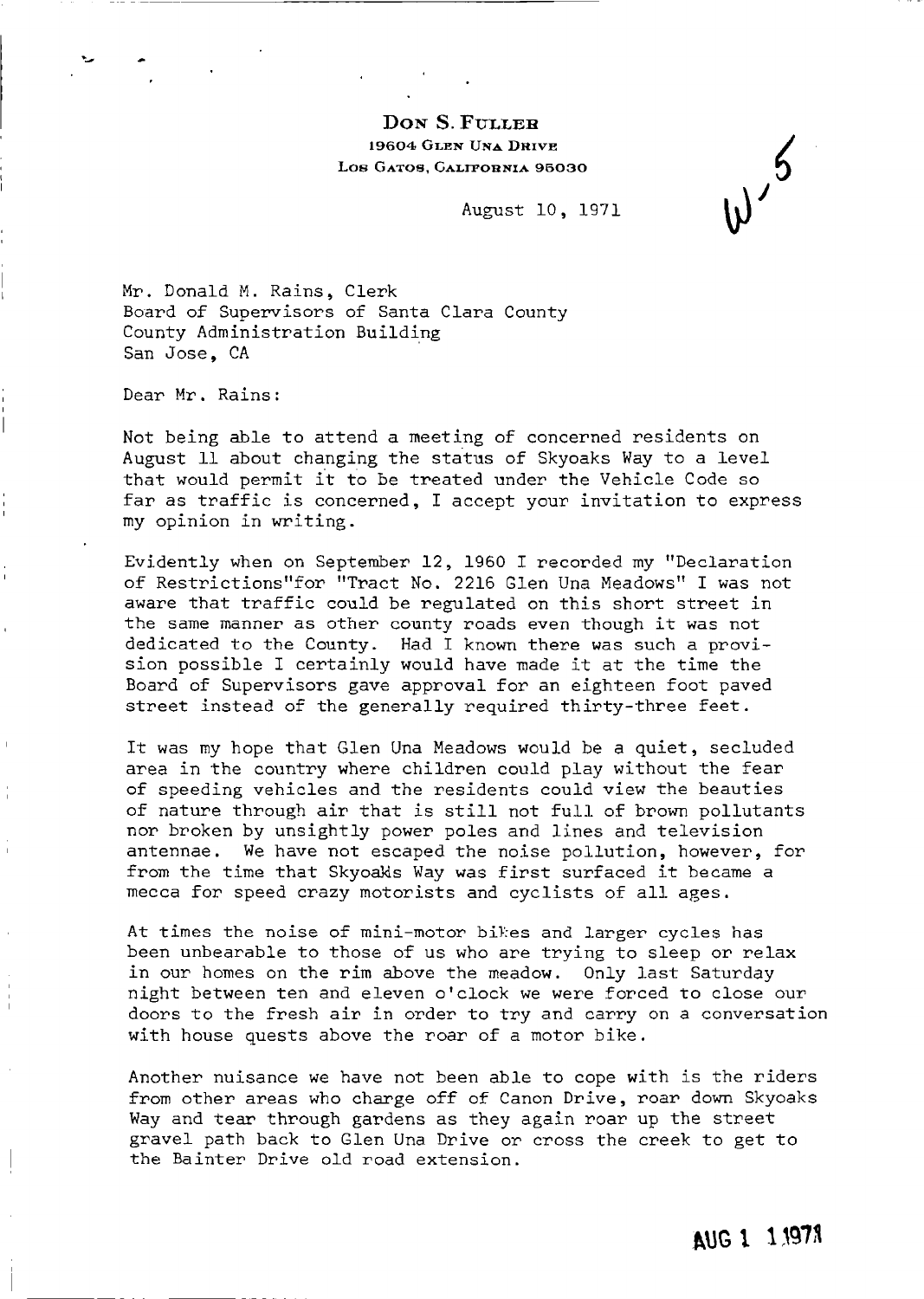I am all for our neighborhood youngsters having a good time,<br>but not at the expense of being a nuisance to their neighbors.

Respectfully, Peiller Don S. Fuller

 $DSF/eb$ 

Ń.

 $\overline{2}$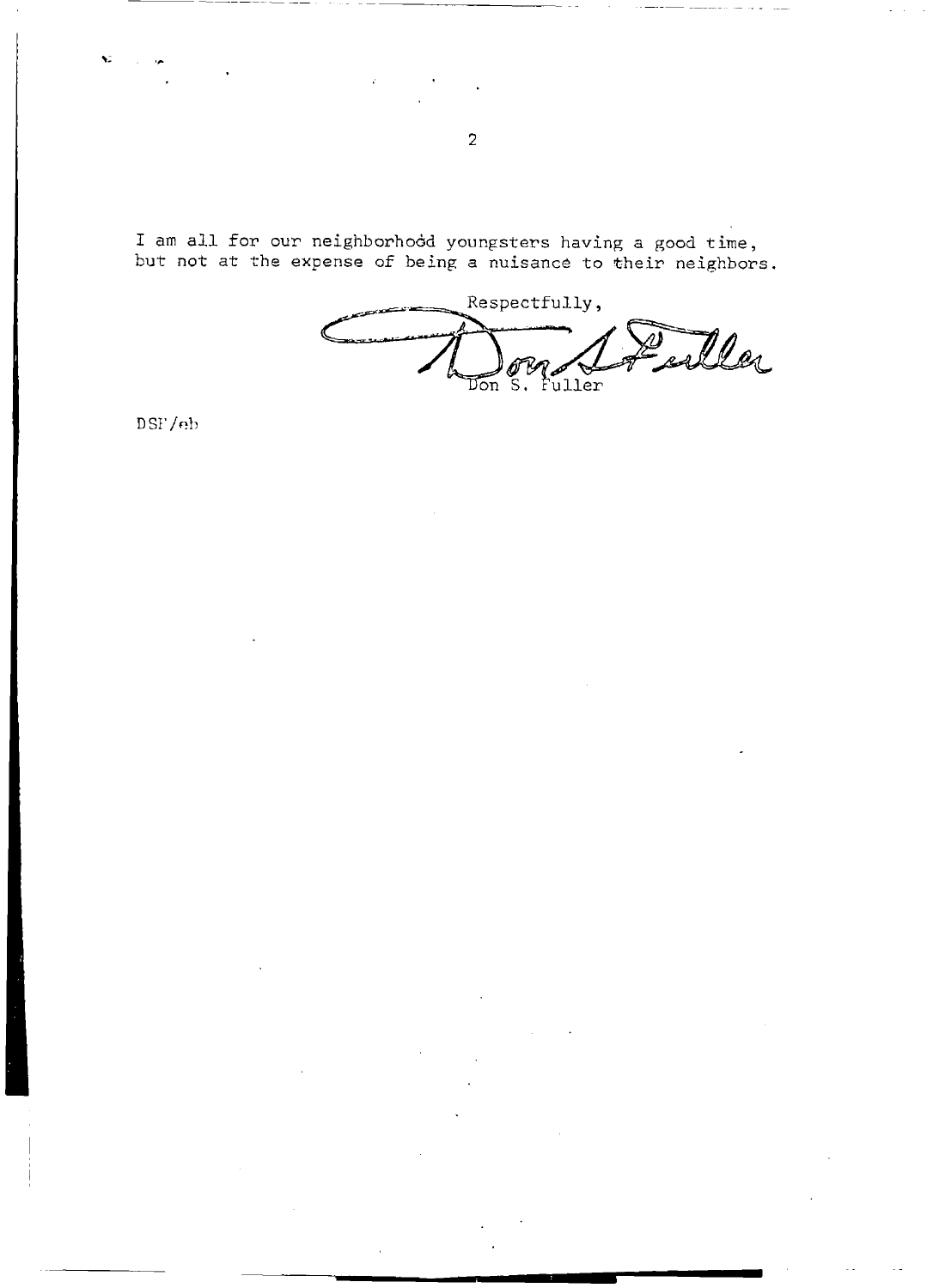GHRISTIAAN T. LIEVESTRO

1557I CANON ORIVE, LOS GATOS, CALIFORNIA 95030  $9$  Ang 71 Jen Hennen -I wish to endorse The proposal made to The Board by Mr. Janes the q Sky oaks way, los gatos: namez, Fat County ordinarices prevail over The private road called sky v des Way. Sincrel 1 Cantraan Turcits

AUG 1 11971

**BELL BRUIS SUPERVISOR** HOWARD WATKINS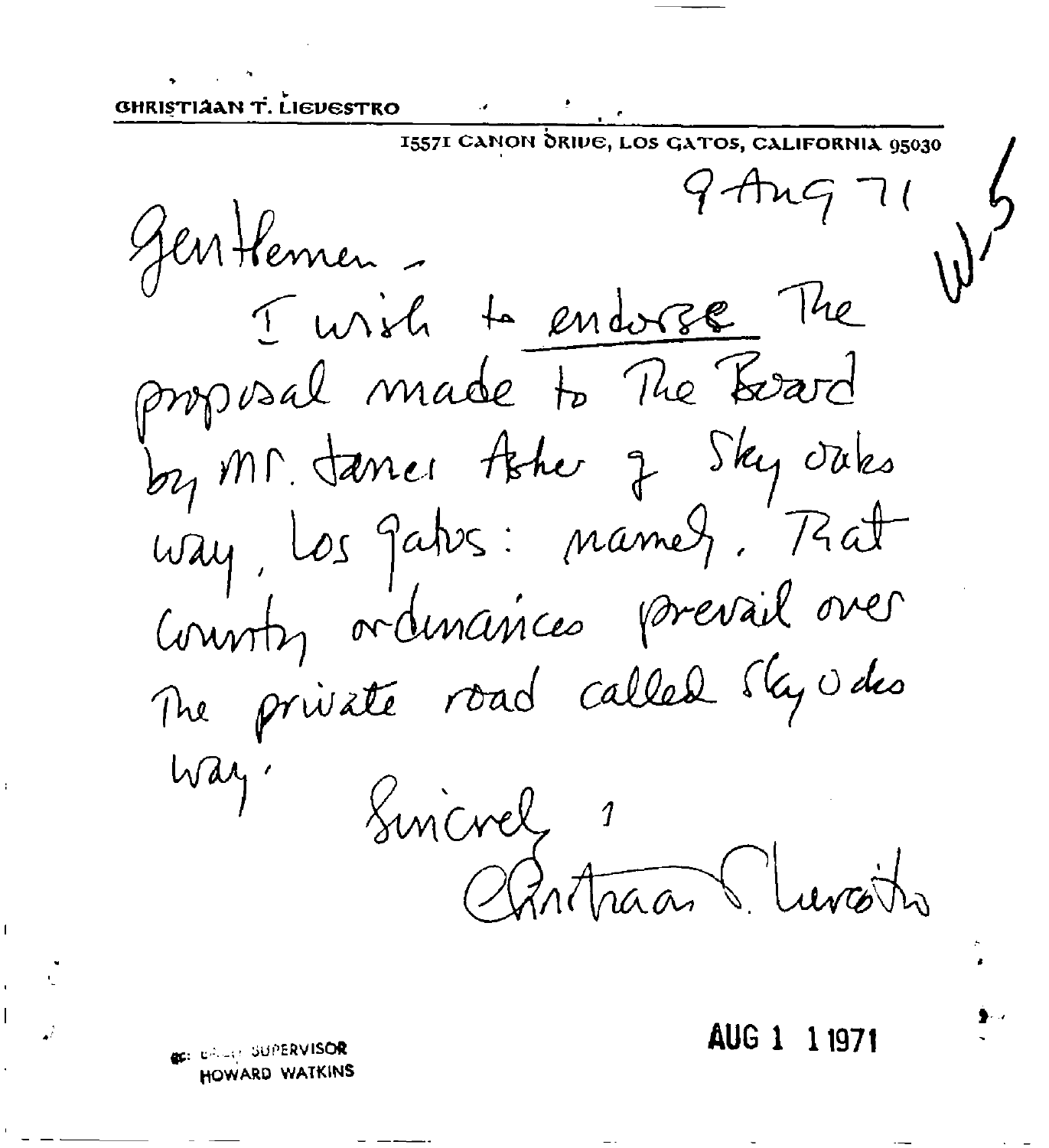JOHN HYLAND DILKS, JR. 15571 Canon Drive Los Gatos, Calif. 95030

 $9 - Ang 71$ 

Sentlemen-

 $mc_{1}$   $d_{2}$   $d_{2}$   $d_{1}$   $d_{2}$   $d_{3}$ This address has asked me to confirm to you his endorsement j The proposal regarding county ordinances over Shy sahs way, Los Gatos.

monaal herests

AUG 1 1 1971

SE: EACH BUPERVISOR HOWARD WATKINS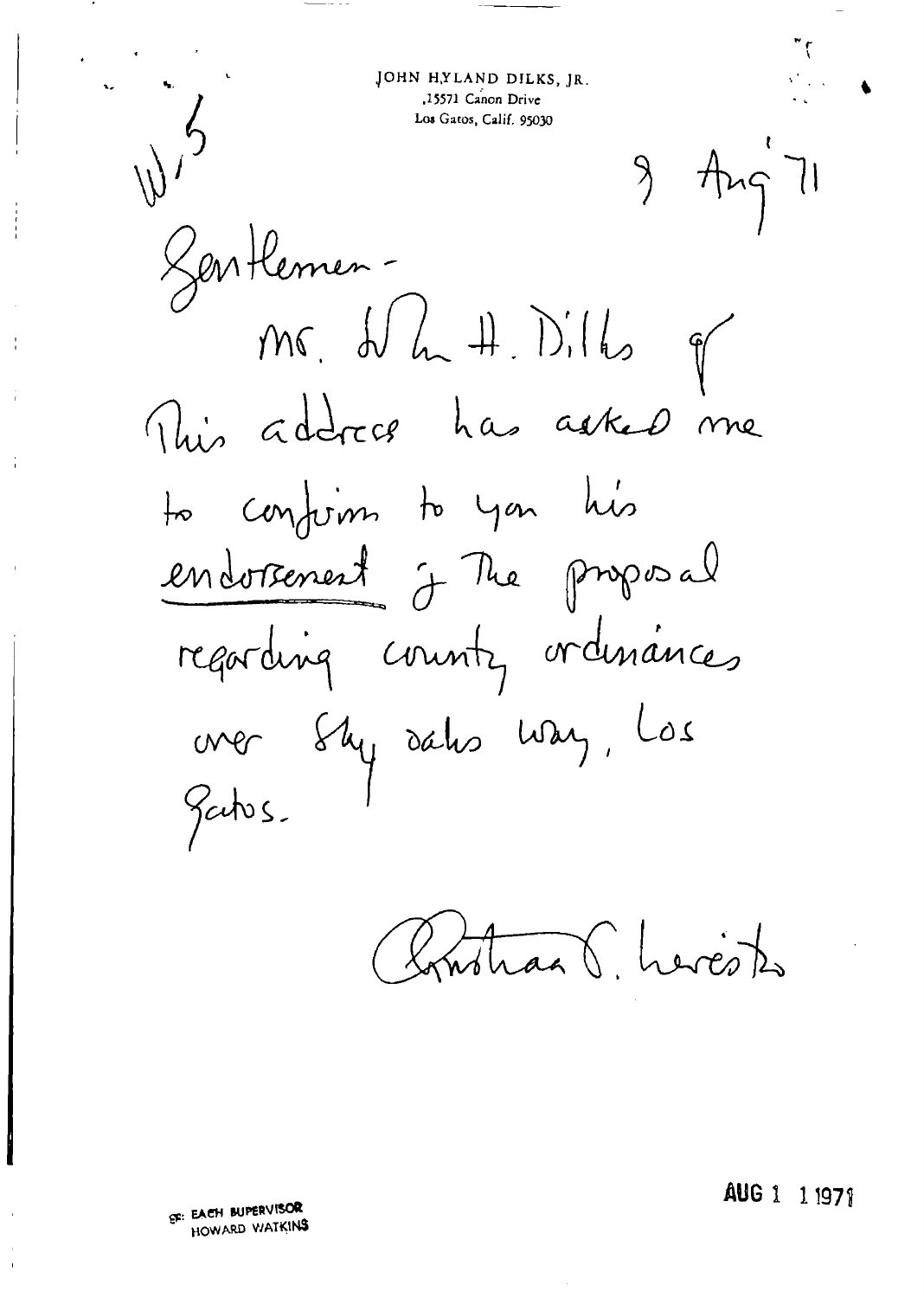## RESOLUTION RE APPLICATION OF VEHICLE CODE TO SKY OAKS WAY, BEING A PRIVATELY OWNED AND MAINTAINED ROAD

WHEREAS, the Board of Supervisors of the County of Santa Clara, acting in accordance with Section 21107.5 of the Vehicle Code, has held a duly noticed public hearing to determine whether or not Sky Oaks Way, being a privately owned and maintained road, should be subject to the provisions of the Vehicle Code; and

WHEREAS, this Board finds and declares that such private road is within a residential district and does so connect with highways that the public cannot determine that such road is not a highway,

NOW, THEREFORE, BE IT RESOLVED by the Board of Supervisors of the County of Santa Clara that Sky Oaks Way is subject to the provisions of the Vehicle Code,

BE IT FURTHER RESOLVED that the Director of Public Works is directed to post at the entrances to such road a sign indicating that the road is subject to the Vehicle Code but is not a County maintained road.

BE IT FURTHER RESOLVED that this Resolution shall not be effective until signs are posted in accordance with this Resolution, and no signs shall be posted until the owners of the private roads pay to the Department of Public Works the cost of such signs and the cost of their installation.

|                             |                                               |             | PASSED AND ADOPTED by the Board of Supervisors of the County of                                                |  |
|-----------------------------|-----------------------------------------------|-------------|----------------------------------------------------------------------------------------------------------------|--|
|                             | Santa Clara, State of California, on          |             | AUG 1 1 1971                                                                                                   |  |
|                             | by the following vote:                        |             |                                                                                                                |  |
| AYES:                       | Supervisors                                   |             | Mehrkens <b>Committee</b> Quinn Calvo Cortege                                                                  |  |
| NOES:                       | Supervisors                                   | <b>NONE</b> |                                                                                                                |  |
| ABSENT:                     | Supervisors                                   | Sanchez     |                                                                                                                |  |
|                             | DONALD M. RAING Clerk<br>Board of Supervisors |             | ChairmanV Board of Supervisors                                                                                 |  |
|                             | APPROVED AS TO FORM:                          | cc:         |                                                                                                                |  |
| ے 720<br>$SB:$ in $7/13/71$ | Assistant County Coungel                      |             | ea. property owner<br>Sheriff<br><del>Cp</del> t. Bliss (CHP)<br>Public Works<br>Planning<br>D.A.<br>Executive |  |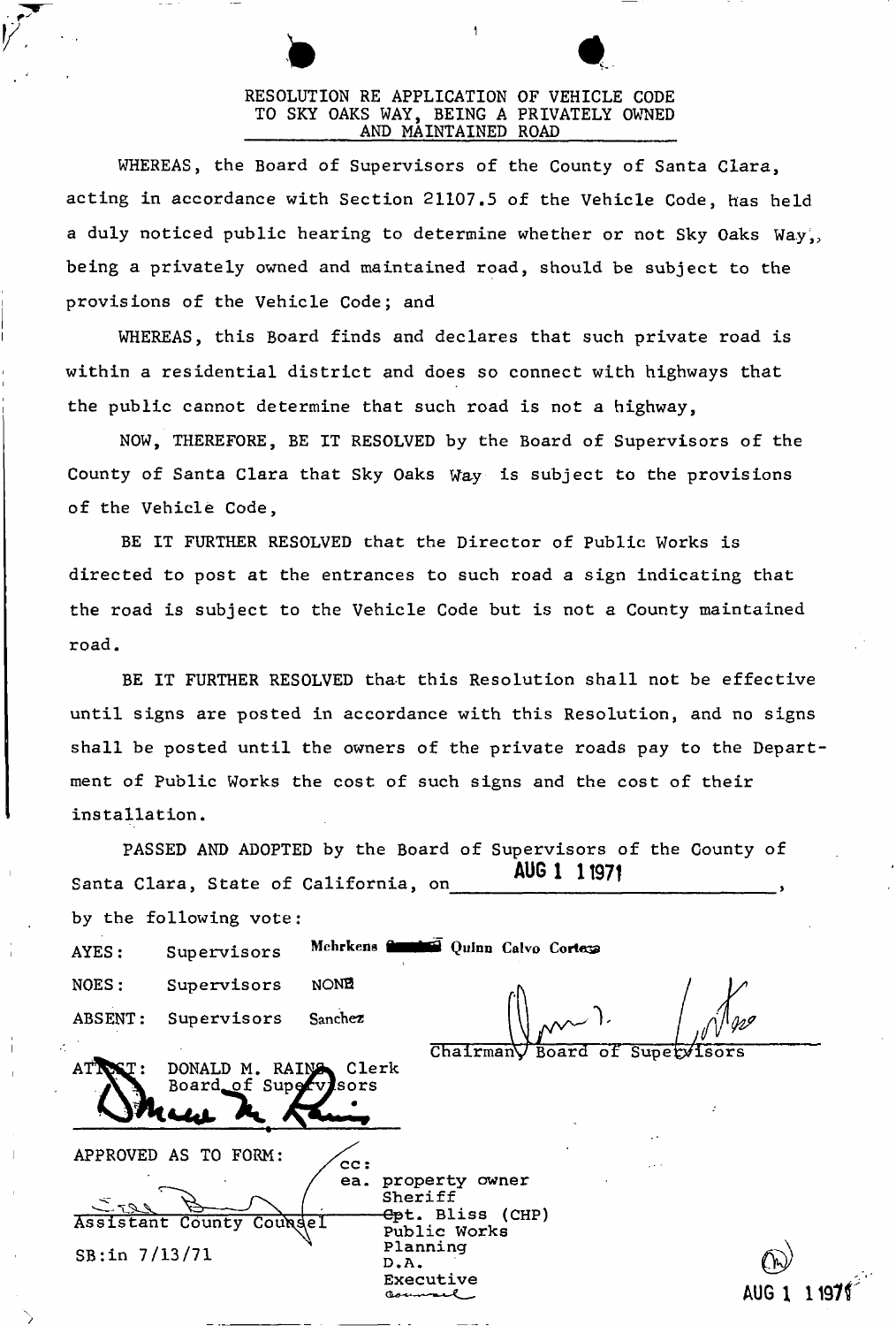**July 16, 1971** 

**Mr. Donald M. Rains, Clerk Board of Supervisors of the County of Santa Clara 70 West Hedding St.**  San Jose, Calif.

**Dear Mr. Rains:** 

**I am unable to attend the public hearing on August 11t 1971 at 9:30 A.M. concerning whether the provisions of the Vehicle Code should be made applicable to the private road known as Sky Oaks Way. Even though I cannot personally attend the hearing, I would like to go on record supporting an affirmative decision.** 

**I understand that if the Vehicle Code is made applicable to Sky Oaks Way, we, the owners, will not forfeit any other rights or privileges normally enjoyed by the owners of a private road.** 

**Sincerely,** 

ftsher mus. James  $\mathcal{I}$ . Asher

**195 ^ Sky Oaks Way Los Gatos, Calif. 95030** 

**JJA:jk**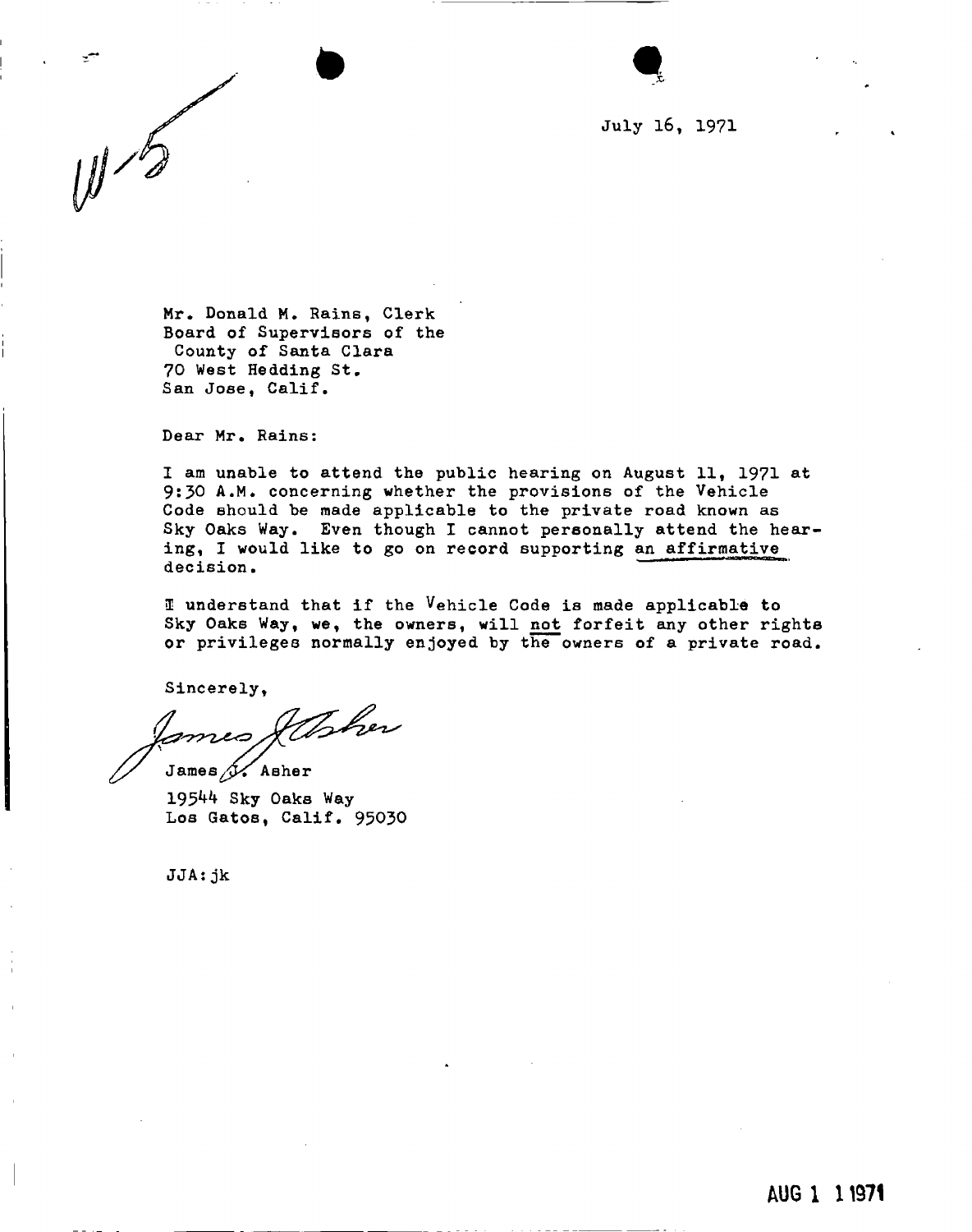AEGEIVED<br>Boar / of Supervisors

JUL 21 11 31 AM '71  $\Delta \sim 0$ COUNTY OF SANTA CLARA

 $\label{eq:2} \mathcal{L}_{\text{c}} = \mathcal{L}_{\text{c}} \left( \mathcal{L}_{\text{c}} \right) \mathcal{L}_{\text{c}} \left( \mathcal{L}_{\text{c}} \right)$ 

 $\bar{\mathcal{A}}$ 

à.

 $\frac{1}{4}$ 

 $\mathcal{C}_{\mathcal{A}}$ 

 $\mathcal{L}^{\mathcal{L}}(\mathcal{L}^{\mathcal{L}}(\mathcal{L}^{\mathcal{L}}(\mathcal{L}^{\mathcal{L}}(\mathcal{L}^{\mathcal{L}}(\mathcal{L}^{\mathcal{L}}(\mathcal{L}^{\mathcal{L}}(\mathcal{L}^{\mathcal{L}}(\mathcal{L}^{\mathcal{L}}(\mathcal{L}^{\mathcal{L}}(\mathcal{L}^{\mathcal{L}}(\mathcal{L}^{\mathcal{L}}(\mathcal{L}^{\mathcal{L}}(\mathcal{L}^{\mathcal{L}}(\mathcal{L}^{\mathcal{L}}(\mathcal{L}^{\mathcal{L}}(\mathcal{L}^{\mathcal{L$  $\bar{z}$  $\ddot{\phantom{a}}$ 

 $\bar{z}$  $\lambda_{\rm{max}}$ 

 $\ddot{\phantom{1}}$  $\mathcal{L}(\mathcal{L})$  and  $\mathcal{L}(\mathcal{L})$ 

 $\mathcal{A}$ 

 $\mathbb{R}^3$ 

r |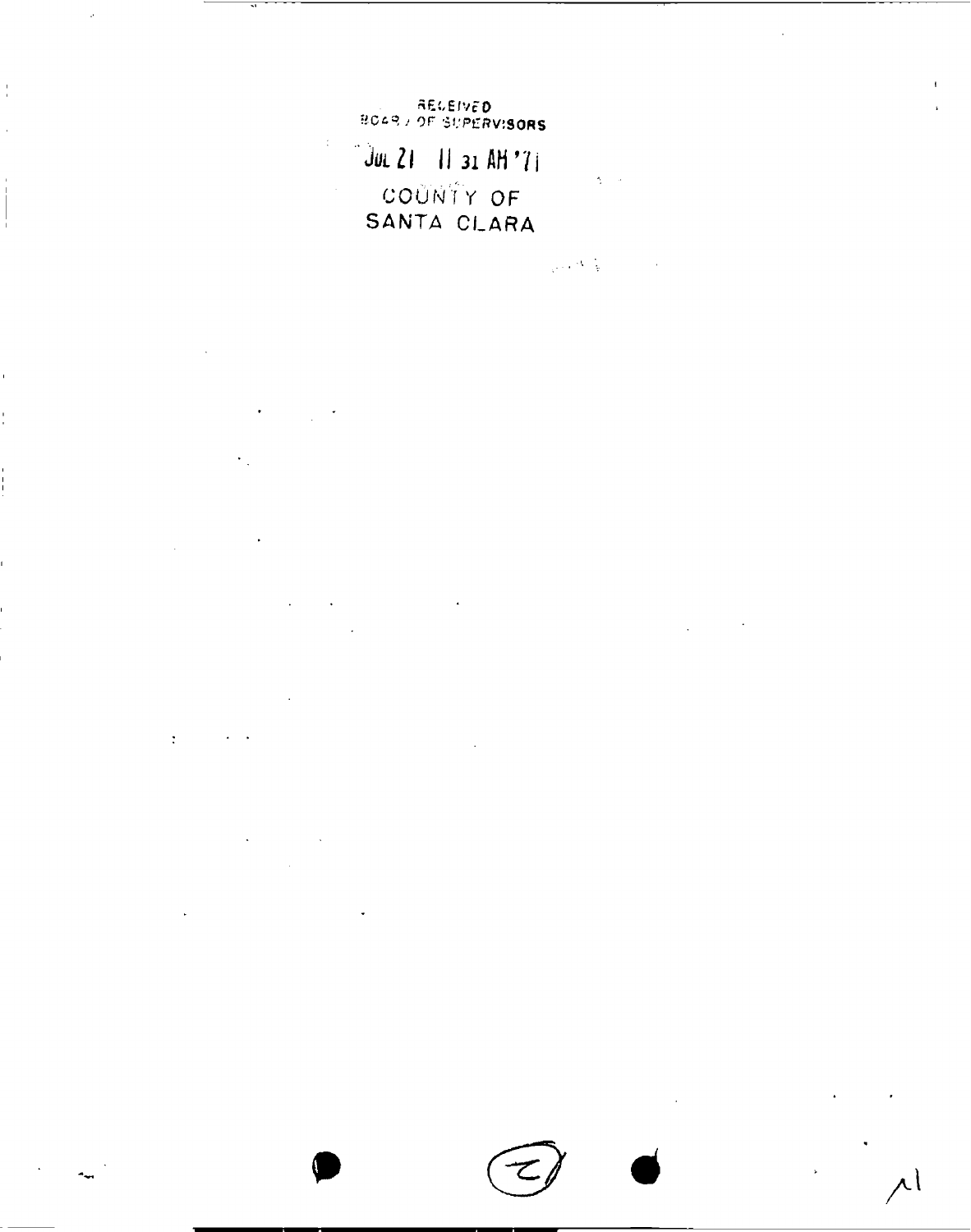#### **NOTICE OP PUBLIC HEARING**

**NOTICE IS HEREBY GIVEN that the Board of Supervisors of the County of Santa Clara will conduct a public hearing on August 11, 1971 at the hour of 9:30 A.M. in the Chambers of said Board, 70 West Hedding Street, San Jose, California, to consider whether or not the provisions of the Vehicle Code should be made applicable to the private road known as Sky Oaks Way .** 

**ALL INTERESTED PERSONS may appear and be heard at said time and place. Written communications may be filed prior to the public hearing.** 

I i. i – **DONALD M. RAINS, Clerk Board of Supervisors** 

Donald In Rain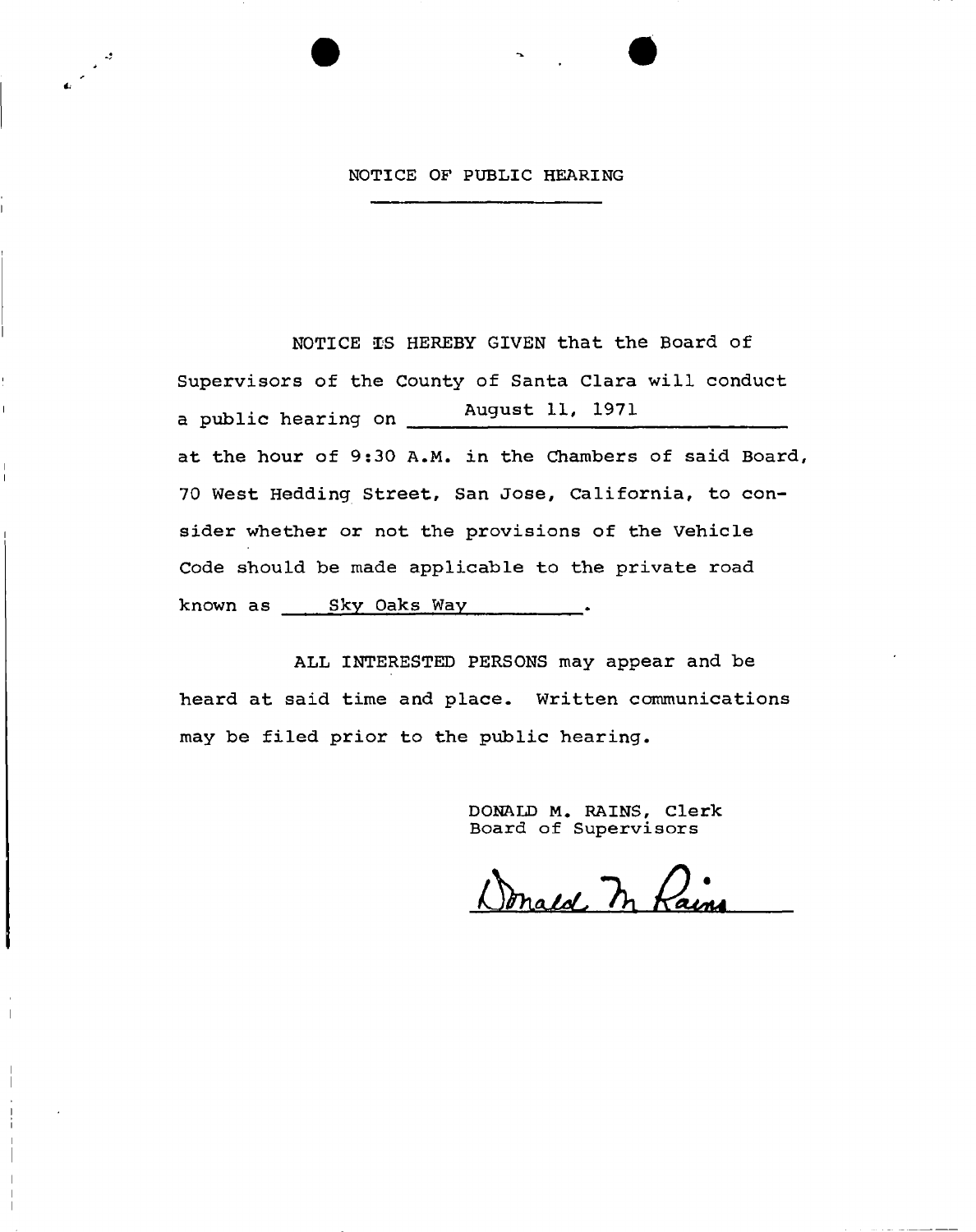#### **SUPERVISORS**<br>ra. State of California **Count^of Santa Clara, State of Wliforni** *Wrl:* **a**

**AFFIDAVIT'OF MAILING NOTICE** 

**STATE OF CALIFORNIA ) COUNTY OF SANTA CLARA )** 

**) ss** 

**Propries Follows.** That she is a **citizen of the- United States, over the age of 18 years, that at all times herein mentioned she was an employee of the County of Santa Clara; that acting for the County of Santa Clara Board of Supervisors on the 14th day of** July 1971, she deposited in the United States **Post Office at San Jose, California, a NOTICE OF HEARING, a copy of which**  is attached hereto, with postage thereon prepaid, addressed to each of the **persons at the addresses shown on the mailing list attached hereto.** 

**That said mailing list has been provided by the applicant" and lists the owners of property who are entitled to notice of hearing.**  o

**That on said day there was regular communication by United States mail between San Jose, California, and the addresses shown on the attached mailing list.** 

> **I declare under penalty of perjury that the foregoing is true and correct. Dated** JUL **14 1971 af. Count <sup>y</sup> Administration Building, 70 West Hedding Street, San Jose, California 95110**

**Signature** 

**File No. sk V 0ak s Wa Y**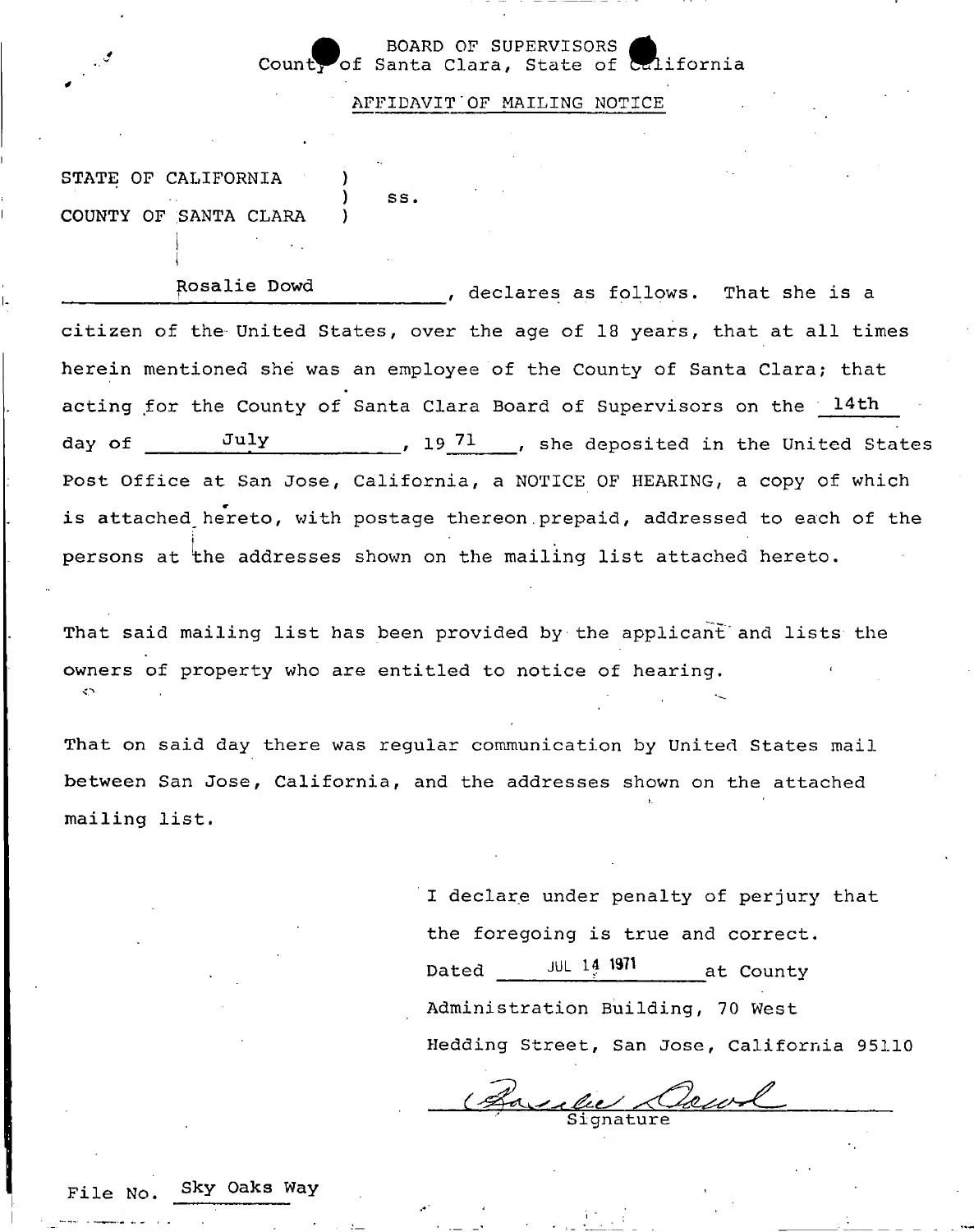19544 Sky Oaks Way Los Gatos, California June 19, 1971

Clerk of Board of Supervisors County of Santa Clara 70 W. Heading Street San Jose, California 95110

> Res Enforcement of the provisions of the Vehicle Code - Sky Oaks Way

Dear Sir:

Mr. Selby Brown, Jr., Chief Assistant Counsel, requested that I furnish a list with the names and addresses of each owner for the private road called Sky Oaks Way. The list is as follows:

James J. Asher 19544 Sky Oaks Way Los Gatos, California 95030

Jason K. Stewart 19574 Sky Oaks Way Los Gatos, California 95050

Richard L. DINapoll 19600 Sky Oaks Way Los Gatos, California 95030

Stephen L. Gera 19630 Sky Oaks Way Los Gatos, California 95030

Donald J. Conlon, M.D. 19650 Sky Oaks Way Los Gatos, California 95030

Harold H. Patton 15600 Canon Drive Los Gatos, California 95030

Ronald Hayman, M.D. 19611 Sky Oaks Way Los Gatos, California 95030 **L. Gatos, Ca. 95030 plus : Sheriff Opt. Bliss, Ca. Hiwy Patrol Public worsk Planning** 

**D.A.** 

**Don S. Fuller** 

**19604 Glen Una Dr. L. Gatos, Ca. 95030** 

**Frank A. Schneider 19574 Glen Una Dr.**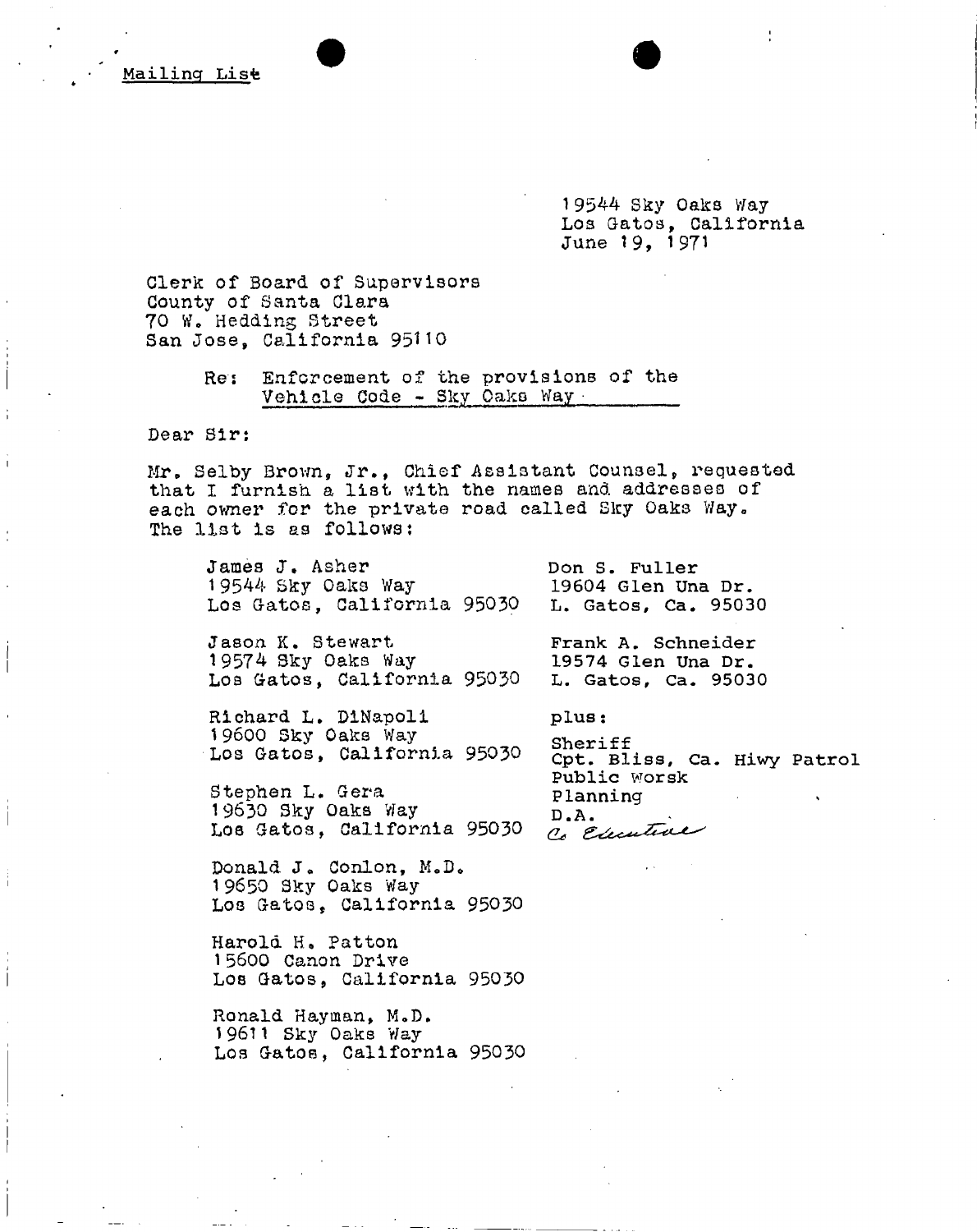19544 Sky Oaks Way Los Gatos, California June 19, 1971

Clerk of Board of Supervisors County of Santa Clara 70 W. Hedding Street San Jose, California 95110

> Re: Enforcement of the provisions of the Vehlole Code - Sky Oaks Way

Dear Sir:

 $\ddot{\cdot}$ 

 $32.7$ 

Mr. Selby Brown, Jr., Chief Assistant Counsel, requested that I furnish a list with the names and addresses of each owner for the private road called Sky Oaks Way. The list is as follows:

James J. Asher 1 9544 Sky Oaks Way Los Gatos, California 95030

Jason K. Stewart 19574 Sky Oaks Way Los Gatos, California 95030

Richard L. DiNapoli 19600 Sky Oaks Way Los Gatos, California 95030

Stephen L. Gera 19630 Sky Oaks Way Los Gatos, California 95030

Donald J. Conlon, M.D. 19650 Sky Oaks Way Los Gatos, California 95030

Harold H. Patton 15600 Canon Drive Los Gatos, California 95030

Ronald Hayman, M.D. 19611 Sky Oaks Way Los Gatos, California 95030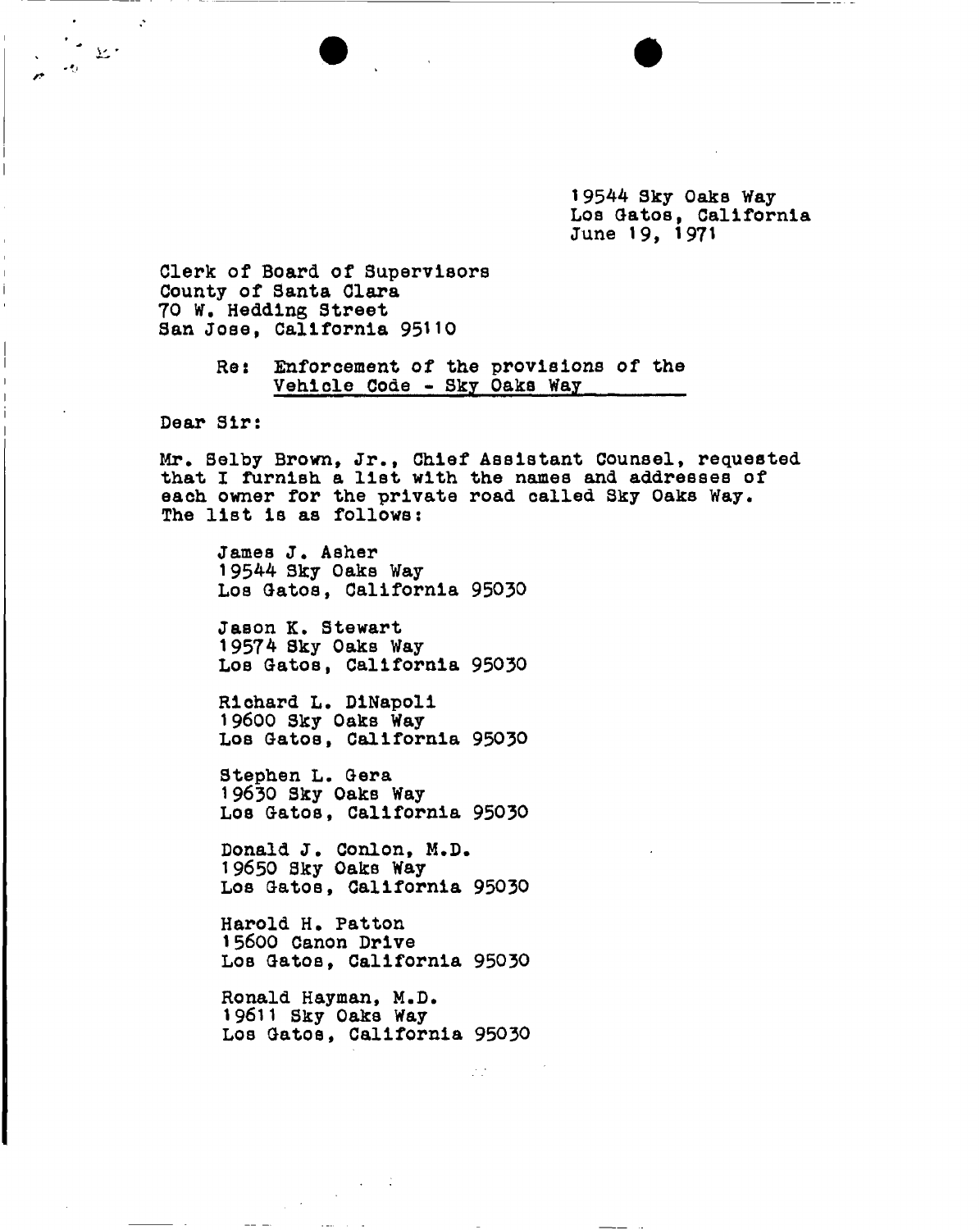$\overline{a}$ 

 $\frac{1}{4}$ 

Don S. Fuller 19604 Glen Une Drive Los Gatos, California 95030

Prank A. Schneider 19574 Glen Una Drive Los Gatos, California 95030

Sincerely,<br>James *Sllaber* James J. Asher

c.c. Selby Brown, Jr.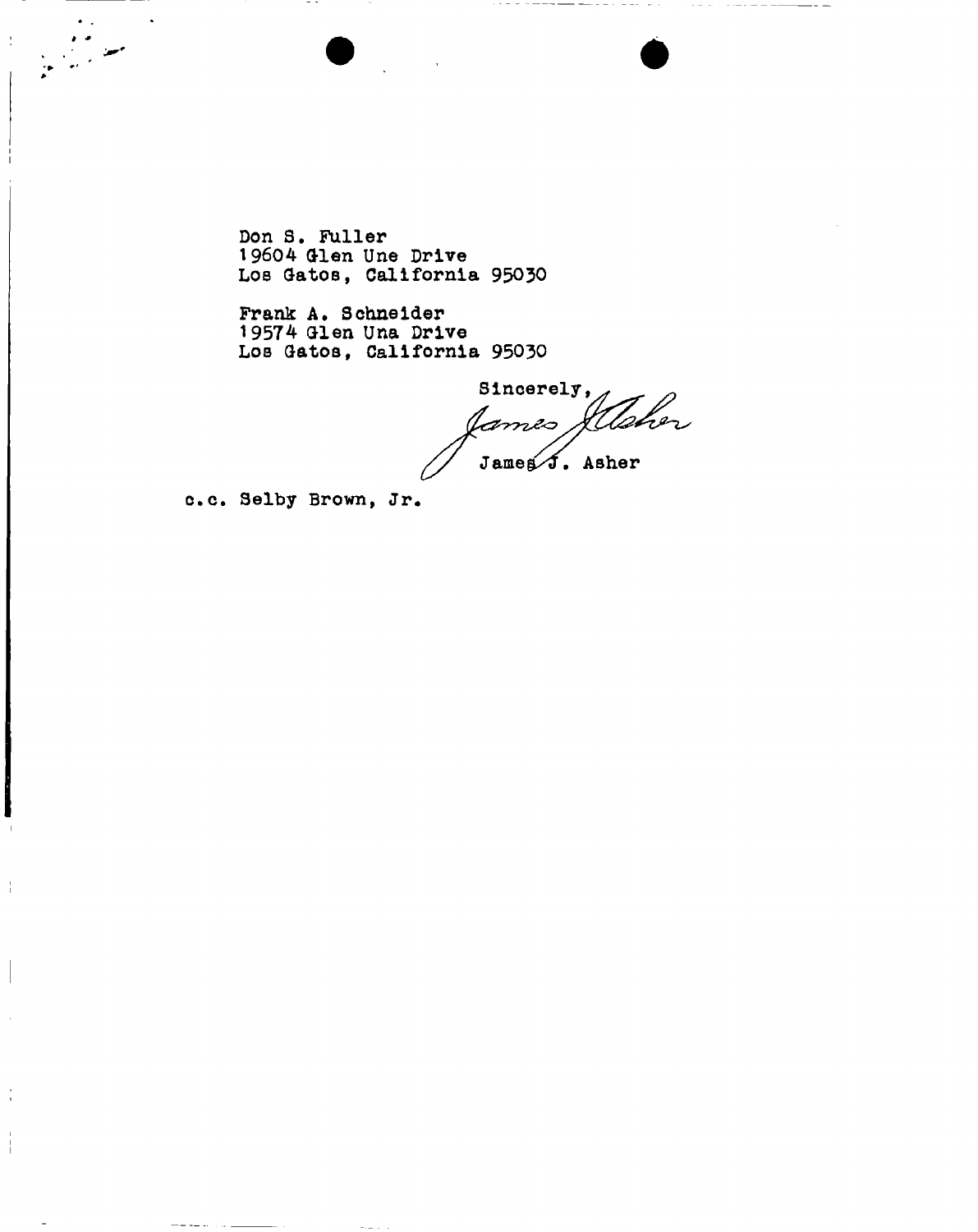# memorandum

Roads Pending

Out 1"

| $\mathbf{w}_2$             |  |
|----------------------------|--|
|                            |  |
|                            |  |
| $\eta_{\rm LQ}$<br>Q)<br>п |  |

TO TO A RESERVE TO A RESERVE TO A RESERVE TO A RESERVE TO A RESERVE TO A RESERVE TO A RESERVE TO A RESERVE TO A **County Counsel's office - Selby Brown**  SUBJEC T Enforcement of the provisions of the **Jean Pullan, Clerk of the DATE Vehicle code - Sky Oaks way June 24. 1221 Board** 

**Please prepare papers necessary to proceed with the hearing of this matter.** 

Attachment: names and addresses owners - Sky Oaks Way

Attachment: names and add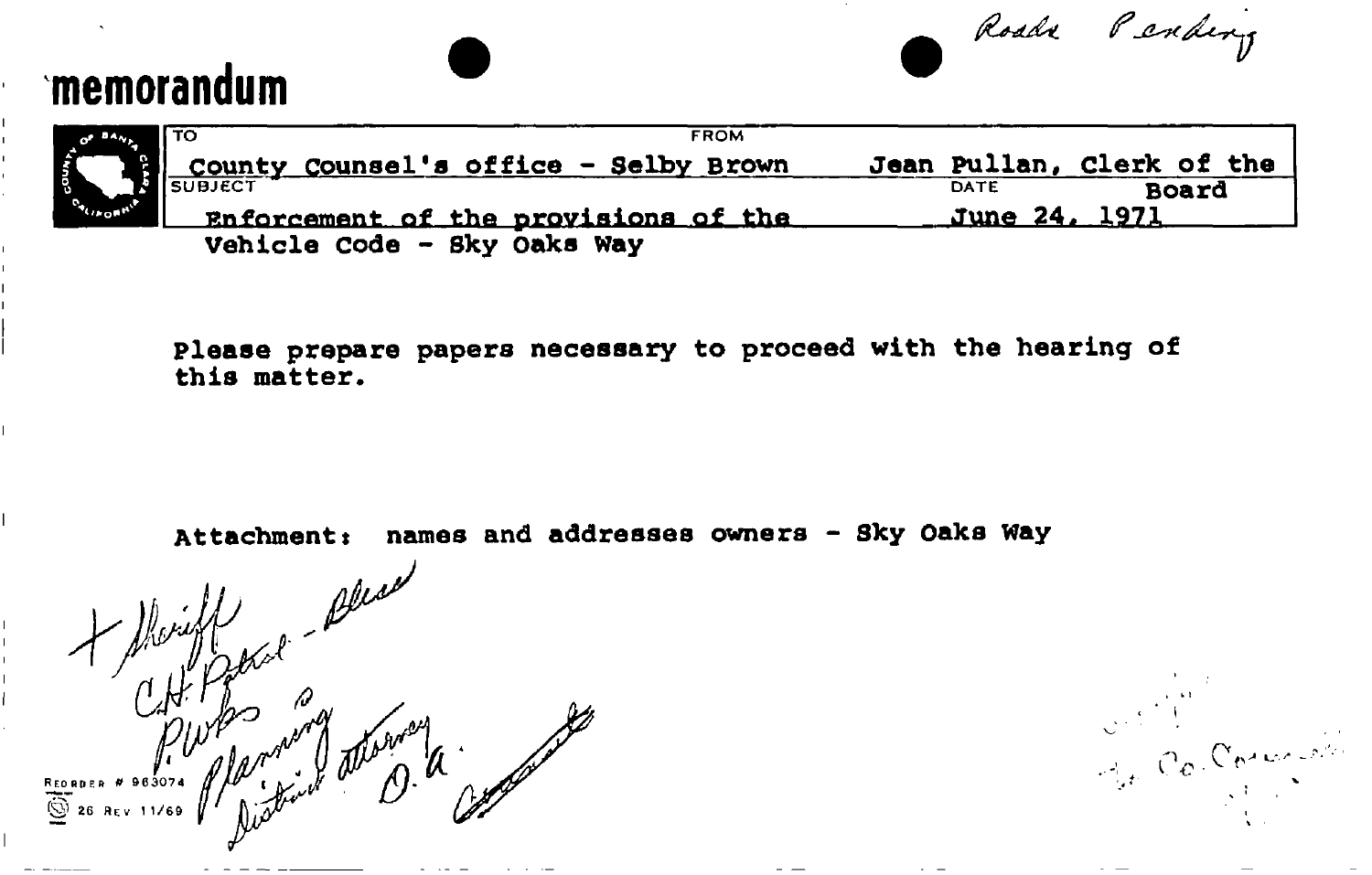County of Santa Clara

Office of the County Counsel 507 County Administration Building 70 West Hedding Street San Jose, California 95110 299-2111 Area Code 408

Pendens

California William M. Siegel, *County Counsel* 

July 11, 1971

Roadres

Mr. James J. Asher 19544 Sky Oaks Way Los Gatos, California 95030

> Re: Enforcement of the provisions of the Vehicle Code - Sky Oaks Way

Dear Mr. Asher:

You recently requested the County of Santa Clara to begin a proceeding to make applicable to the above privately owned and maintained road within your area "the provisions of the California Vehicle Code.

The only procedure available to accomplish this result is provided in section 21107.5 of the Vehicle Code, which requires a public hearing and ten days' prior written notice to the owner or owners of the road involved. While we understand that the road to be affected is Sky Oaks Way, it will be necessary for you to furnish the Clerk of the Board of Supervisors of this county with the names and addresses to the owners of the privately owned and maintained road in order that they may receive proper notice prior to the time of the hearing of the matter. Upon receipt of this information the county will proceed further. We would point out that this procedure is inapplicable to any road on which the owner or owners have caused to be erected a notice of such size, shape and color as to be readily legible during daylight hours from a distance of 100 feet, to the effect that the road is privately owned and maintained and that it is not subject to public traffic regulations or control.

Very truly yours,

WILLIAM M. SIEGEL County Counsel

P

By Selby Brown, Jr. Chief Assistant Counsel

 $SE:meb$ <br> $cc:J$ James T. Pott Jean Pullan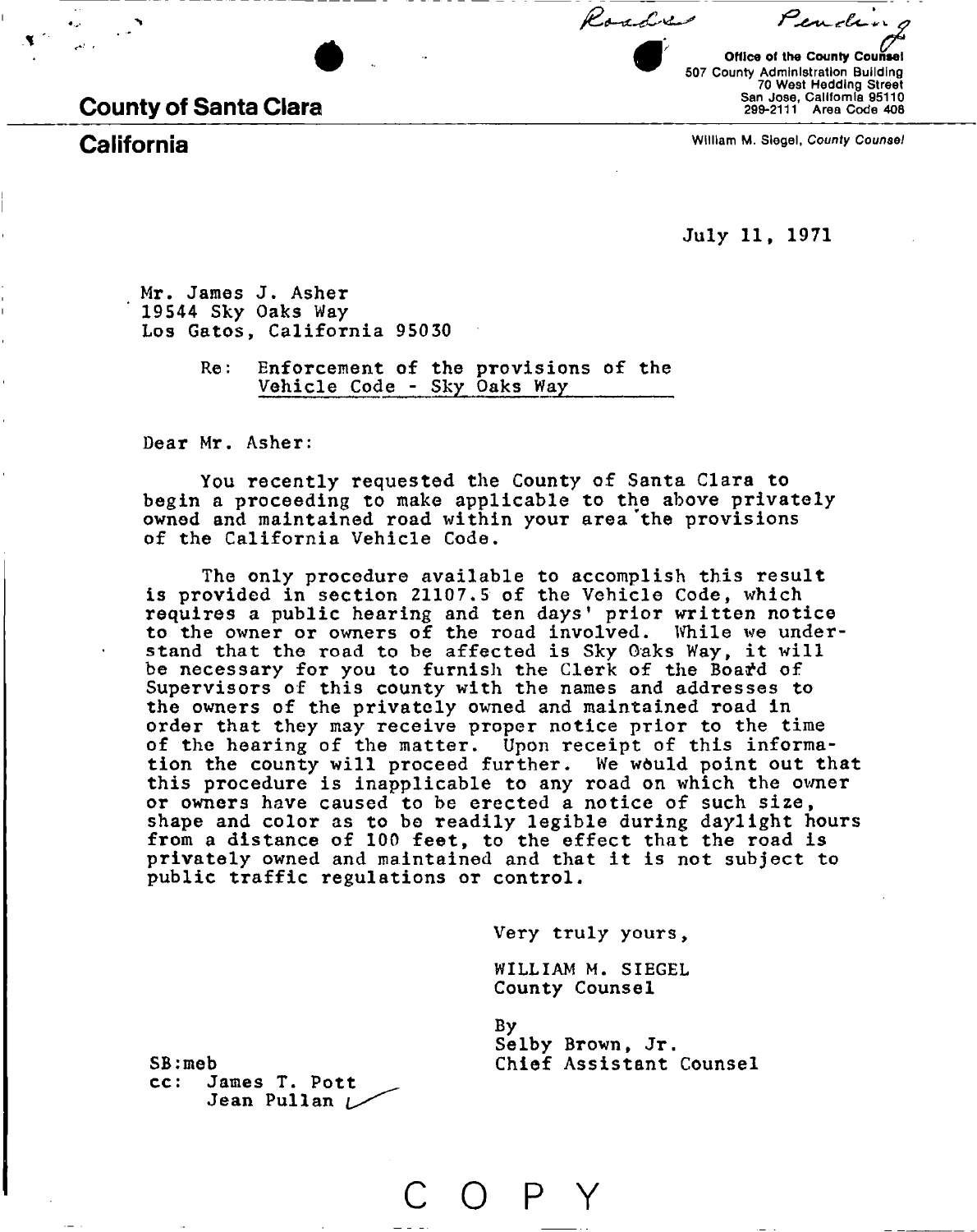19544 Sky Oaks Way Los Gatos, California 95030 June 8, 1971

Board of Supervisors County of Santa Clara 70 W. Hedding Street San Jose, California 95110

Gentlemen:

The majority of residents of Sky Oaks Way, a private road, request that the provisions of the California Vehicle Code be enforceable on Sky Oaks Way.

Sincerely, mes Jahren

James T. Asher 19544 Sky Oaks Way Los Gatos, California 95030 Phone: 354-1255

Q.6.R. M. Shields Sr. Traffic Engineer